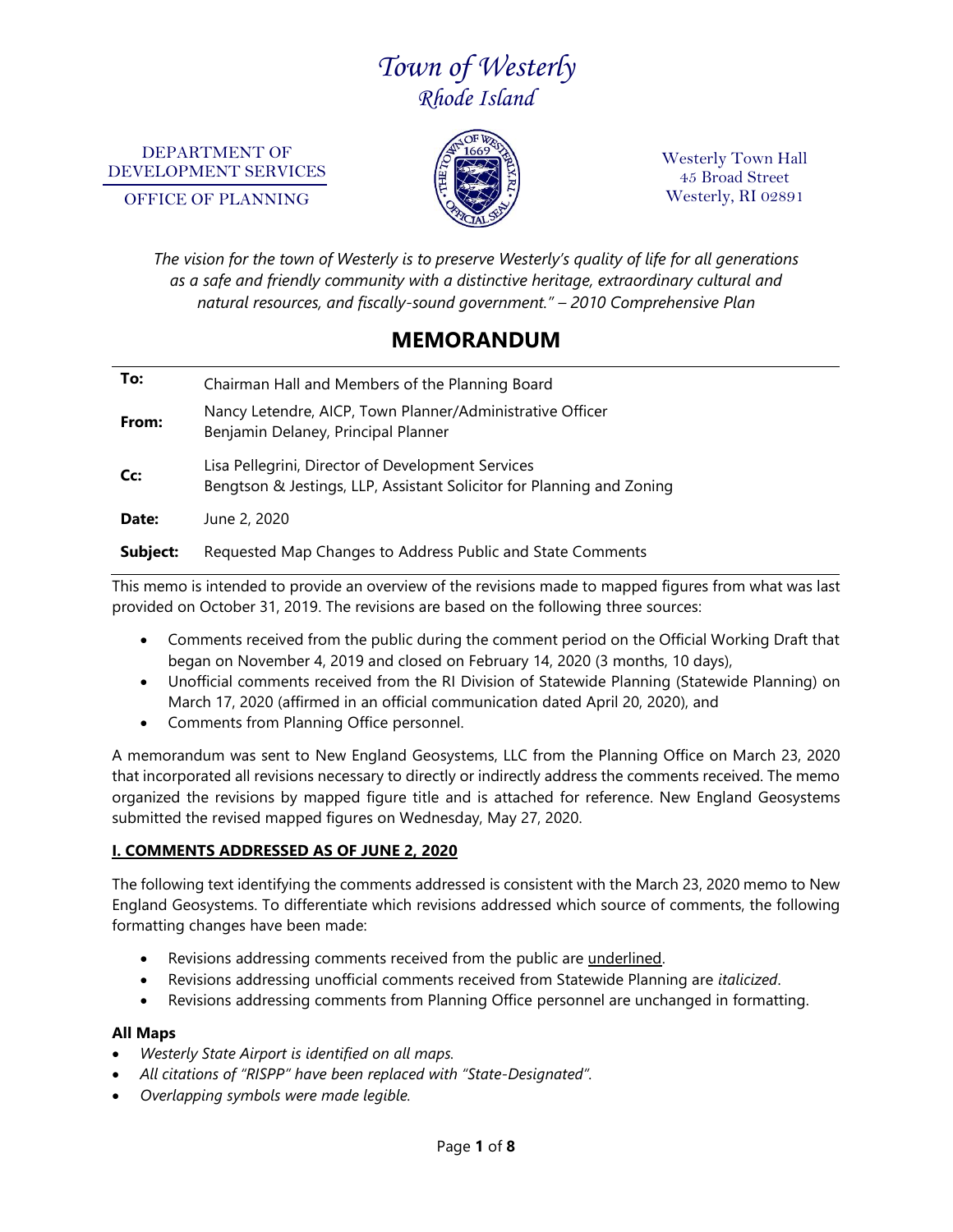• References to all datasets used for each mapped figure have been provided.

#### **FLU-M1**

- *Made the State-designated Urban Services Boundary more distinguishable on the map.*
- *Revised the color used for Coastal Commercial to make it more distinguishable from other zoning district on the map.*
- Revised Conservation Lands to be consistent with NAT-M6 (formerly NAT-M5).
- Revised the following properties' future land use categories as presented in the table below (including the creation of two new future land use categories – "Agricultural" and "Recreation"):

| Map and Lot  | Owner                                 | 10/31/2019 Map                     | Revise to                  |
|--------------|---------------------------------------|------------------------------------|----------------------------|
| $001 - 001$  | <b>Westerly Land Trust</b>            | Open Space                         | <b>Agricultural</b>        |
| $001 - 003*$ | Estate of John W. Moran               | Open Space                         | Low-Density<br>Residential |
| 008-007*     | <b>Cottrell Family Real Estate</b>    | Open Space                         | Low-Density<br>Residential |
| 008-003      | William K Bellucci                    | Low-Density<br>Residential         | Open Space                 |
| 008-032      | <b>Westerly Land Trust</b>            | Low-Density<br>Residential         | Open Space                 |
| $013 - 014$  | <b>Westerly Land Trust</b>            | Low-Density<br>Residential         | Open Space                 |
| 020-010      | <b>Westerly Land Trust</b>            | Medium-Density<br>Residential      | Open Space                 |
| 025-016      | Town of Westerly                      | Open Space                         | Recreation                 |
| 047-122      | <b>Craig Field Recreation Complex</b> | Open Space                         | Recreation                 |
| 048-044      | Town of Westerly                      | Open Space                         | Recreation                 |
| $023 - 073*$ | Duane D Barber &                      | Open Space                         | Medium-Density             |
|              |                                       |                                    | Residential                |
| 033-098      | <b>Bradford Elementary School</b>     | Medium-Density<br>Residential      | Open Space                 |
| 066-101      | <b>Westerly Land Trust</b>            | <b>High-Density</b><br>Residential | Open Space                 |
| 075-003A     | Town of Westerly                      | Low-Density<br>Residential         | Open Space                 |
| 075-003      | Town of Westerly                      | Low-Density<br>Residential         | Open Space                 |
| 075-001      | <b>Bradford Sportsmen's Club</b>      | Low-Density<br>Residential         | Recreation                 |
| 084-002      | Narragansett Indian Tribe of RI       | Low-Density<br>Residential         | Open Space                 |
| 063-011      | Horseshoe Farm Investment LLC         | Open Space                         | <b>Agricultural</b>        |
| 062-001      | <b>Westerly Land Trust</b>            | Open Space                         | <b>Agricultural</b>        |
| 072-001      | William T. Sisco &                    | Open Space                         | <b>Agricultural</b>        |
| 072-001A     | Timothy A. Cheatham &                 | Open Space                         | Agricultural               |
| 091-001      | Frank A. Panciera &                   | Open Space                         | Agricultural               |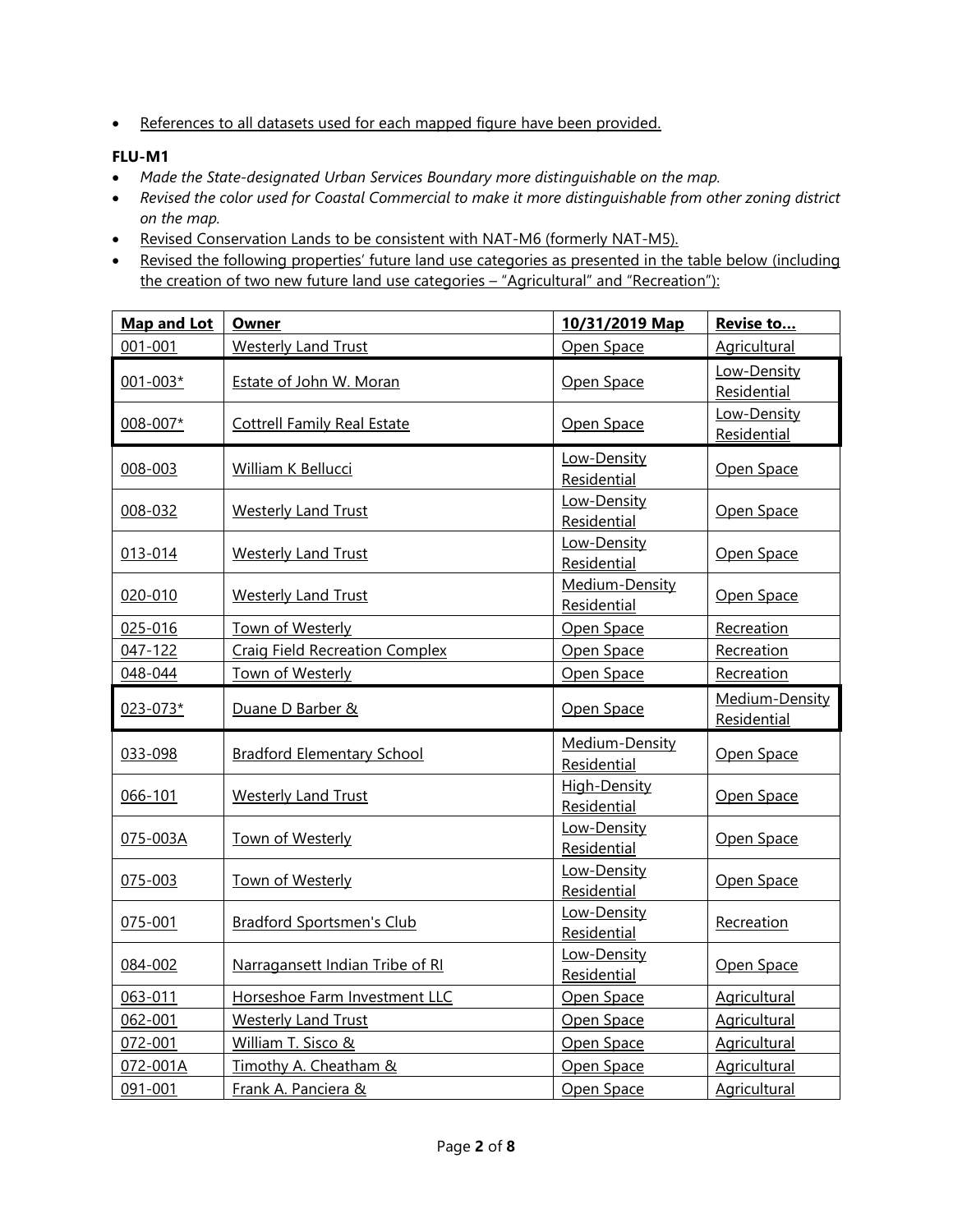| 101-002      | Ruth Ann Strafach &                        | Open Space                    | <b>Agricultural</b>                |
|--------------|--------------------------------------------|-------------------------------|------------------------------------|
| 082-020B     | Paul E. Trombino Memorial Foundation, Inc. | Open Space                    | Recreation                         |
| 092-001      | Estate of Viola T. Manfredi                | Open Space                    | <b>Agricultural</b>                |
| 102-014      | Mark DeRochambeau &                        | Low-Density                   |                                    |
|              |                                            | Residential                   | <b>Agricultural</b>                |
| 080-001D*    | John C. Crandall Limited DTD               | Open Space                    | Low-Density                        |
|              |                                            |                               | Residential                        |
| 080-001C*    | <b>Patty Crandall Shippee</b>              | Open Space                    | Low-Density                        |
|              |                                            |                               | Residential                        |
| 078-174      | Louis J. Cimalore Recreation Complex       | Open Space                    | Recreation                         |
| 098-109      | <b>State of Rhode Island</b>               | Open Space                    | Recreation                         |
| 107-088      | Joseph R. Silver RLT DTD                   | Open Space                    | <b>Agricultural</b>                |
| 118-016      | Town of Westerly                           | Open Space                    | Recreation                         |
| 117-129-OS   | <b>Westerly Land Trust</b>                 | High-Density<br>Residential   | Open Space                         |
| 117-026      | Westerly Yacht Club, Inc.                  | Open Space                    | Coastal<br>Commercial              |
| 137-036J-1*  | Charles M. Royce                           | Open Space                    | Medium-Density<br>Residential      |
| 137-048A*    | Kathy P. McKendree Revocable Trust         | Open Space                    | Medium-Density<br>Residential      |
| 174-018      | Misquamicut Club                           | Open Space                    | Recreation                         |
| 174-020      | Misquamicut Club                           | Open Space                    | Recreation                         |
| $163 - 010*$ | Ernest J. Chornyei, Jr.                    | Open Space                    | Low-Density<br>Residential         |
| 164-111A*    | Kathleen M. Farren                         | Open Space                    | High-Density<br>Residential        |
| 164-272*     | Henry J. Boticello &                       | Open Space                    | <b>High-Density</b><br>Residential |
| 152-109B     | <b>Westerly Land Trust</b>                 | Open Space                    | Agricultural                       |
| 152-109      | Elizabeth A. DiMarco IRR Trust DTD         | Open Space                    | <b>Agricultural</b>                |
| 139-001A     | <b>Westerly Land Trust</b>                 | Medium-Density<br>Residential | Open Space                         |
| 139-001B     | <b>Westerly Land Trust</b>                 | Medium-Density<br>Residential | Open Space                         |
| 140-001C     | <b>Westerly Land Trust</b>                 | Medium-Density<br>Residential | Open Space                         |
| 141-094      | <b>Winnapaug Hills LLC</b>                 | Open Space                    | Recreation                         |
| 130-004      | Winnapaug Hills LLC                        | Open Space                    | Recreation                         |
| 141-025      | <b>Winnapaug Hills LLC</b>                 | Open Space                    | Recreation                         |
| 140-013      | <b>Winnapaug Hills LLC</b>                 | Open Space                    | Recreation                         |
|              |                                            |                               | Coastal                            |
| $167 - 041*$ | Frances M. Pucci et al                     | Open Space                    | Commercial                         |
| 131-023A     | Weekapaug Golf Club                        | Open Space                    | Recreation                         |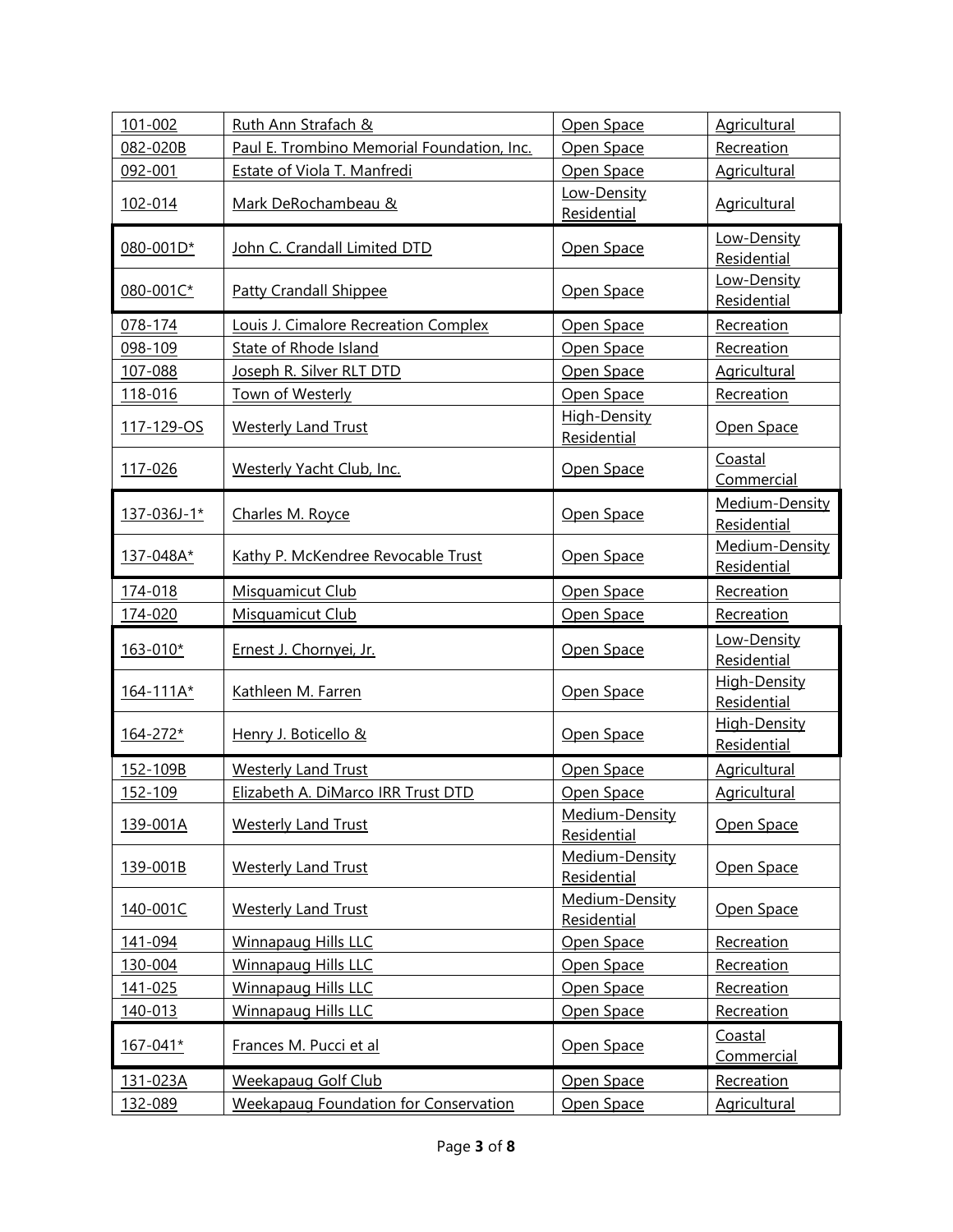| 132-088A | Frank A. Panciera &        | <u>Open Space</u>                 | <b>Agricultural</b> |
|----------|----------------------------|-----------------------------------|---------------------|
| 133-001  | Frank A. Panciera &        | Open Space                        | <b>Agricultural</b> |
| 143-088B | <b>Salt Spray Farm LLC</b> | <b>Low-Density</b><br>Residential | <u>Agricultural</u> |
| 115-002  | Shelter Harbor Golf Club   | Open Space                        | Recreation          |

\* Memo note: rows called out by heavy bordering above indicate properties which had their land use mistakenly changed. These changes were due simply to human error/computer software glitch. The proposed future land uses cited under the "Revise to…" column (the column furthest to the right) for these properties is the future land use of the property cited in the 2010 Comprehensive Plan's Future Land Use Map. The current zoning designation is NOT intended to change.

#### **FLU-M2**

Made the same revisions made in FLU-M1 that are applicable.

#### **HAZ-M1**

- Renamed this map as "Flood Hazards".
- *Removed Evacuation Areas for Category 1, 2, 3, and 4 hurricanes (Moved to HAZ-M2).*
- *Removed Hurricane Surge Inundation (USACE) (Moved to HAZ-M2).*
- *Removed Sea Level Rise and Uncertain Sea Level Rise.*
- Revised "Special Flood Hazard Area" as "100-Year Event".
	- o Confirmed the data is sourced from the most recent FIRM Panels in effect.
- Ensured the 500-Year Event flood zones uses symbology distinguishable from the 100-Year Event.
	- o Ensured the data is sourced from the most recent FIRM Panels in effect.

#### **HAZ-M2**

- Renamed this map as "Storm Hazards".
- *Added municipal facilities, fire stations, schools, hospitals, police stations, ambulance corps, and evacuation routes.*
- *Added Evacuation Areas for Category 1, 2, 3, and 4 hurricanes previously included on HAZ-M1.*
- *Added Hurricane Surge Inundation (USACE) previously included on HAZ-M1.*
- *Removed 1', 3', and 5' Sea Level Rise. (Moved to HAZ-M3)*

#### *HAZ-M3 (New)*

- Named this map as "Sea Level Rise Hazards".
- *Included 1', 3', and 5' Sea Level Rise using CRMC's data layers accessible through [this link](https://edc.maps.arcgis.com/home/item.html?id=f176a2def4714f2b986b8c0aece28cd2) rather than the SLAMM dataset.*
- Used *symbology for 1', 3', and 5' Sea Level Rise that makes each distinguishable from the others.*
- *Included magnifying pop-outs for Downtown as well as the coastlines of Block Island Sound, Little Narragansett Bay, and the riverbank of the Pawcatuck River around Avondale.*

#### **HCR-M1**

• *Label format used to identify historic sites made clearer.*

#### **INF-M3**

• Revised the title of this map as "State-Designated Urban Services Boundary".

#### **LUZ-M1**

• *Made necessary revisions based upon Table 1 at the end of this memo. Among the revisions were:*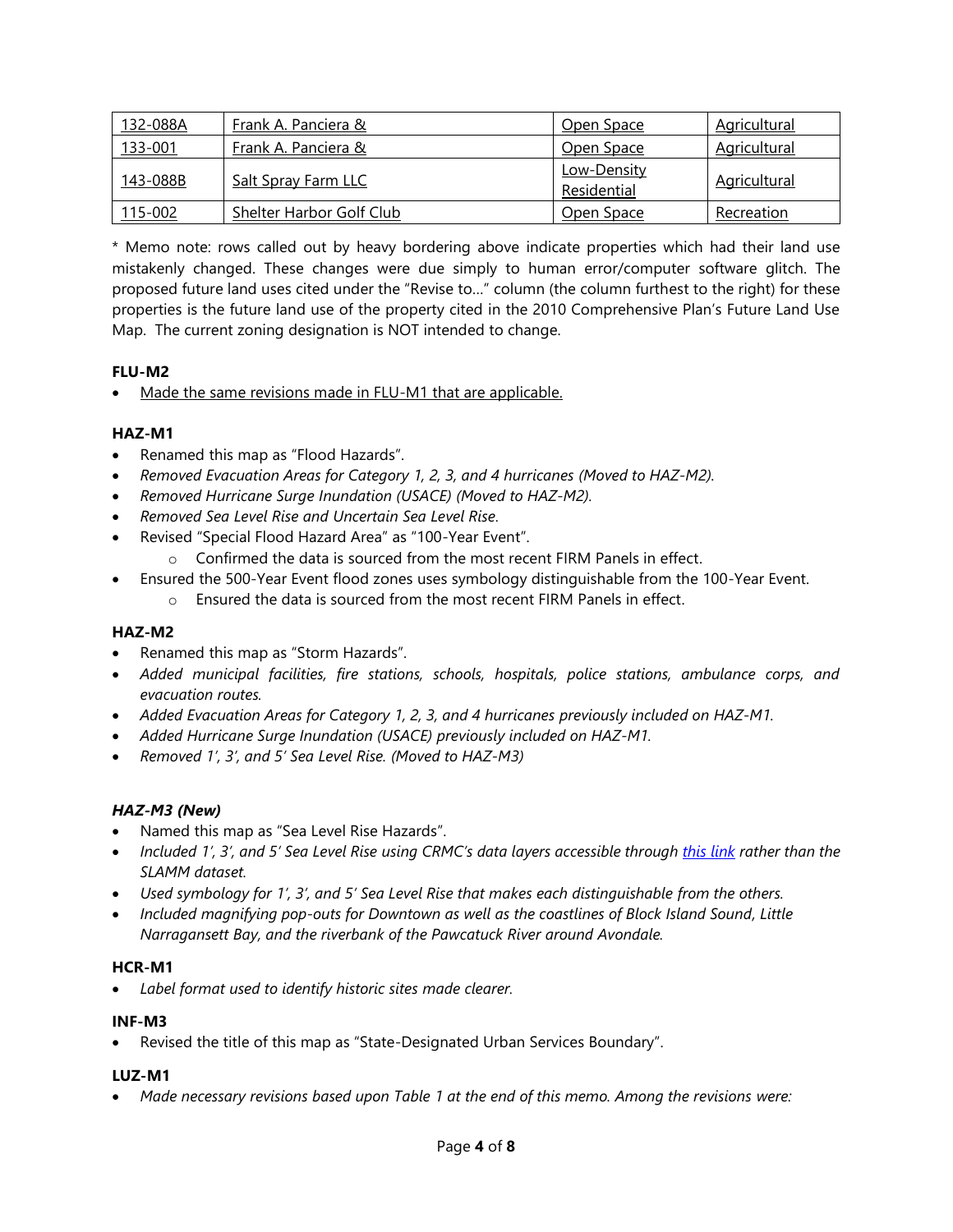- o *Ordering the layers based upon the ordering shown in Table 1*
- o *Addition of "Airports" and "Mixed-Use" (not previously included).*
- o *Double-checking the correct symbology is used for each category*
	- *Revising symbology for "Agricultural", cemeteries (as part of "Conservation/Open Space"), and "Wetland"*
- *Referred to NAT-M6 (New) to update Conservation/Open Space if needed.*

#### **LUZ-M2**

- *Merged "Residential 6" into "High-Density Residential 6", using the "High-Density Residential 6" symbology.*
- *Revised the color used for the Planned Unit Development zoning district to make it more highly visible.*

#### **LUZ-M3**

• *Merged "Airport Overlay 1" and "Airport Overlay 2" as a single "Airport Overlay".*

#### **NAT-M1**

- Renamed this map as "Water Resources"
- *Removed Natural Heritage Areas (Moving this to NAT-M2).*
- *Removed Conservation Opportunity Areas (Moving this to NAT-M2).*
- *The symbology of the Water Quality Boundary was revised to make it more distinguishable on the map.*
- *Added wetlands.*

#### *NAT-M2 (New)*

- Named this map as "Habitat Resources"
- *Included the following:*
	- o *Natural Heritage Areas previously included on NAT-M1*
	- o *Conservation Opportunity Areas previously included on NAT-M1*
	- o River or Stream
	- o Town Boundary
	- o Major Roads
	- o Minor Roads
	- o Railroad

#### **NAT-M3 (formerly NAT-M2)**

#### **NAT-M4 (formerly NAT-M3)**

#### **NAT-M5 (formerly NAT-M4)**

#### **NAT-M6 (formerly NAT-M5)**

- Revised "Private Ownership" as "Private Conservation Restriction" in the legend.
- Revised "Public Ownership" as "Public Conservation Restriction" in the legend.
- Added the following four properties to the "Private Conservation Restriction" layer:

| <b>Map and Lot</b> |
|--------------------|
| 62-1               |
| 84-1A              |
| 103-9-2            |
| 113-15A            |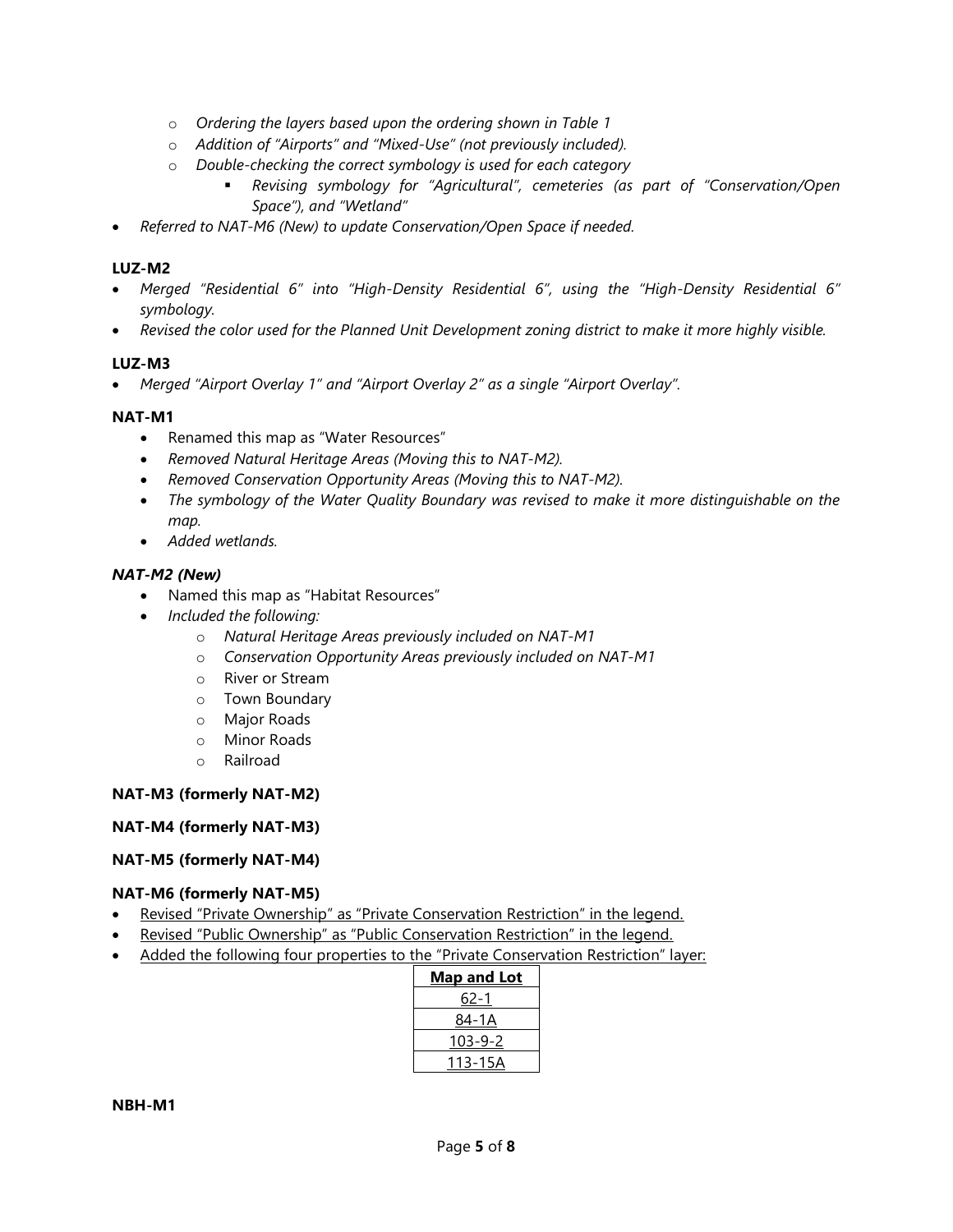- *Removed all data for Neighborhood Planning Areas from this map (Moving this to NBH-M2).*
- *Renamed "Neighborhood Numbers and Names" to "Neighborhoods".*

#### *NBH-M2 (New)*

- *Included all data for Neighborhood Planning Areas on this map previously included on NBH-M1.*
- Titled this map "Neighborhood Planning Areas".
- *Used a solid rather than dashed line to symbolize the areas' boundaries.*
- *Relocated the "Neighborhood Planning Areas" numbers and names to the left of the Town if possible*.

#### **REC-M1**

- The recreation sites on this map have been cross-referenced with the sites listed in the text for consistency.
	- o Due to the number of recreation sites in Westerly, REC-M1 was renamed "Land-Based Recreation" *The following table presents the location of all land-based recreation sites cited in the text as well as the references that should be included on the map:*

| <b>Recreation Site</b>                 | <b>Map and Lot</b>      | <b>Map Reference</b> |
|----------------------------------------|-------------------------|----------------------|
| <b>Bradford Preserve</b>               | 43-40                   |                      |
| <b>Bruce Ladd Memorial Dog Park</b>    | $59 - 1$                | $\overline{c}$       |
| <b>Bowling Lane Playground</b>         | 23-32C                  | $\overline{3}$       |
| Cimalore Field                         | 78-174                  | $\overline{4}$       |
| Craig Field                            | 47-122                  | 5                    |
| Gingerella Sports Complex              | $25 - 16$               | 6                    |
| <b>Westerly Youth Football Complex</b> | 48-44                   | $\overline{7}$       |
| <b>Rotary Park</b>                     | 118-16                  | 8                    |
| <b>Recreation Department</b>           | $33 - 105$              | 9                    |
| Dunn's Corners Elementary School       | $121 - 65$              | 10                   |
| Tower Street School Community Center   | 58-186                  | 11                   |
| Springbrook Elementary School          | $17 - 17$               | 12                   |
| <b>State Street Elementary School</b>  | 87-67                   | 13                   |
| <b>Westerly High School</b>            | 57-300A, 57-358, 67-221 | 14                   |
| <b>Westerly Middle School</b>          | 110-64                  | 15                   |
| Camp Quequatuck                        | 39-37                   | 16                   |
| Grills Preserve                        | $22 - 33$               | 17                   |
| <b>Ocean Community YMCA</b>            | 57-48                   | 18                   |
| <b>Washington Trust Skating Center</b> | 66-24                   | 19                   |
| <b>Westerly Senior Citizens Center</b> | 87-67A                  | 20                   |
| <b>Wilcox Park</b>                     | 56-83                   | 21                   |
| Misquamicut Club                       | 174-18, 174-20          | 22                   |
| Pond View Racquet Club                 | 131-32                  | 23                   |
| <b>Shelter Harbor Golf Club</b>        | $115 - 2$               | 24                   |
| <b>Shelter Harbor Inn</b>              | 115-63, 125-42,         | 25                   |
| Trombino Sports Complex                | 82-20B                  | 26                   |
| Weekapaug Golf Club                    | 131-23A                 | 27                   |
| Weekapaug Tennis Club                  | 144-20                  | 28                   |
| <b>Winnapaug Country Club</b>          | 141-94                  | 29                   |

#### **REC-M2**

• *The following table presents the location of all water-based recreation sites cited in the text as well as the references that should be included on the map:*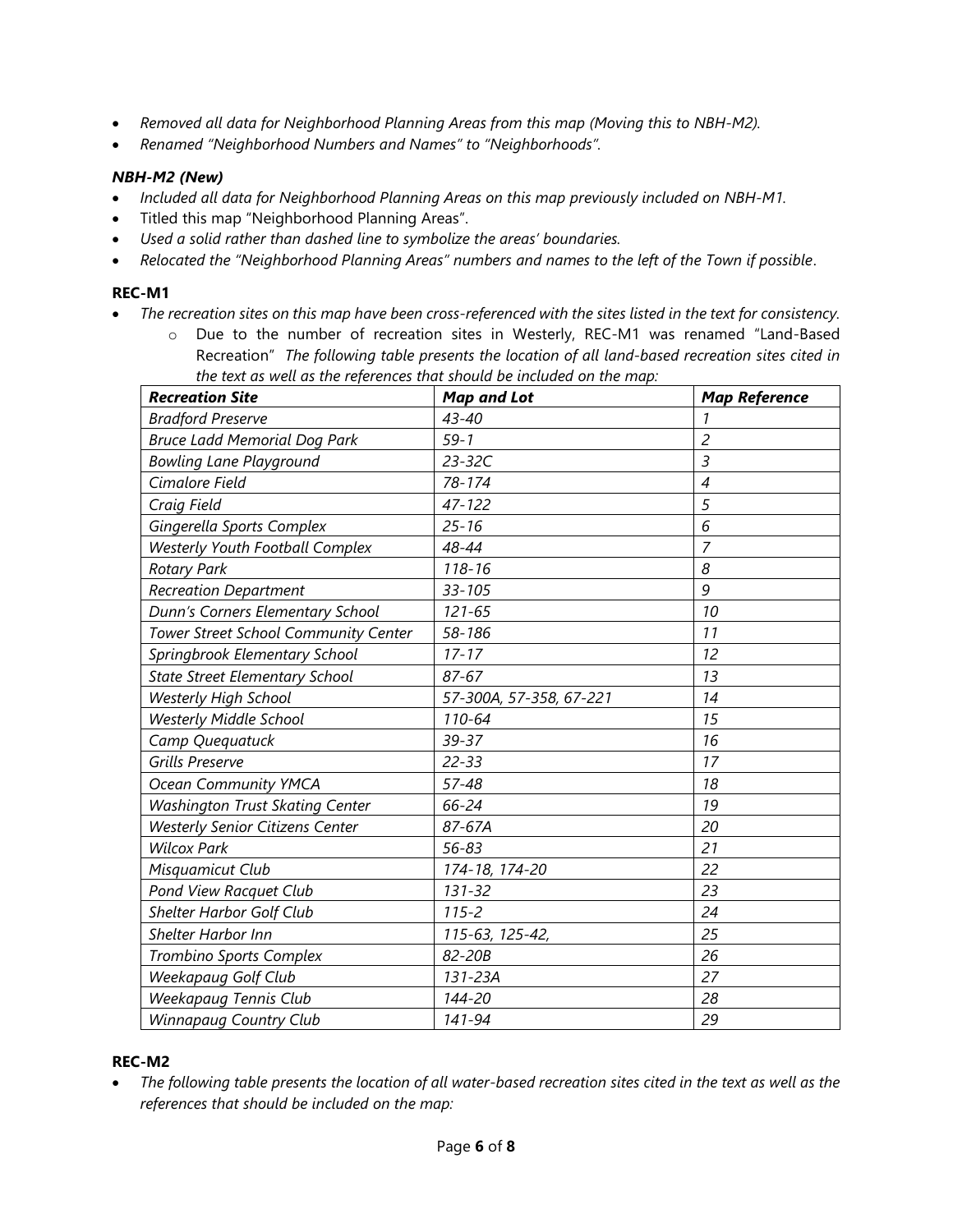| <b>Recreation Site</b>                     | <b>Map and Lot</b>         | <b>Map Reference</b> |
|--------------------------------------------|----------------------------|----------------------|
| <b>Westerly Town Beach</b>                 | 167-40                     | 1                    |
| Wuskenau Beach                             | 166-4, 166-5, 166-6        | $\overline{c}$       |
| Dunes Park Beach                           | $156 - 1$                  | 3                    |
| <b>East Beach</b>                          | 185-15, 185-15A, 185-16    | 4                    |
| Maschaug Beach                             | 174-20                     | 5                    |
| Misquamicut State Beach                    | $166 - 8$                  | 6                    |
| Napatree Point and Napatree Point          | $182 - 1$                  | 7                    |
| Quonochontaug Beach                        | 159-10                     | 8                    |
| <b>Sandy Point</b>                         | $160 - 1$                  | 9                    |
| Watch Hill Beach                           | $185 - 31 - 1$             | 10                   |
| Watch Hill Yacht Club                      | 185-34                     | 11                   |
| Avondale Boat Yard                         | 149-42A                    | 12                   |
| <b>Bradford Landing Fishing Area (DEM)</b> | Across from 15-14          | 13                   |
| Chapman Pond (DEM)                         | Chapman Pond               | 14                   |
| Cove Edge Marina                           | 137-20                     | 15                   |
| Frank Hall Boat Yard                       | $137 - 7$                  | 16                   |
| Gray's Boat Yard                           | 137-21                     | 17                   |
| Main Street Boat Ramp (DEM)                | 66-21                      | 18                   |
| Lotteryville (Roger Hall) Marina           | $137 - 4$                  | 19                   |
| Pier 65                                    | 86-60                      | 20                   |
| <b>Shelter Harbor Fire District</b>        | 125-79                     | 21                   |
| <b>Viking Marina</b>                       | $76 - 22$                  | 22                   |
| Watch Hill Boat Yard                       | 162-20                     | 23                   |
| <b>Watch Hill Fire District Docks</b>      | <b>Watch Hill Cove</b>     | 24                   |
| <b>Weekapaug Fire District</b>             | $157 - 5$                  | 25                   |
| Weekapaug Yacht Club                       | $158 - 2$                  | 26                   |
| <b>Westerly Marina</b>                     | $76 - 21$                  | 27                   |
| <b>Westerly Yacht Club</b>                 | 117-26                     | 28                   |
| <b>CRMC ROW A-2</b>                        | Refer to <b>online</b> map | 29                   |
| <b>CRMC ROW A-3</b>                        | Refer to <b>online</b> map | 30                   |
| <b>CRMC ROW A-6</b>                        | Refer to <b>online</b> map | 31                   |
| <b>CRMC ROW A-8</b>                        | Refer to <b>online</b> map | 32                   |
| CRMC ROW A-9                               | Refer to <b>online</b> map | 33                   |
| CRMC ROW A-10                              | Refer to <b>online</b> map | 34                   |
| CRMC ROW A-11                              | Refer to <b>online</b> map | 35                   |
| CRMC ROW A-12                              | Refer to <i>online map</i> | 36                   |
| CRMC ROW A-13                              | Refer to <i>online map</i> | 37                   |
| CRMC ROW A-15                              | Refer to <i>online</i> map | 38                   |

### **SAF-M1**

• *Identified each municipal facility separately and revised the symbology as needed to accomplish this*